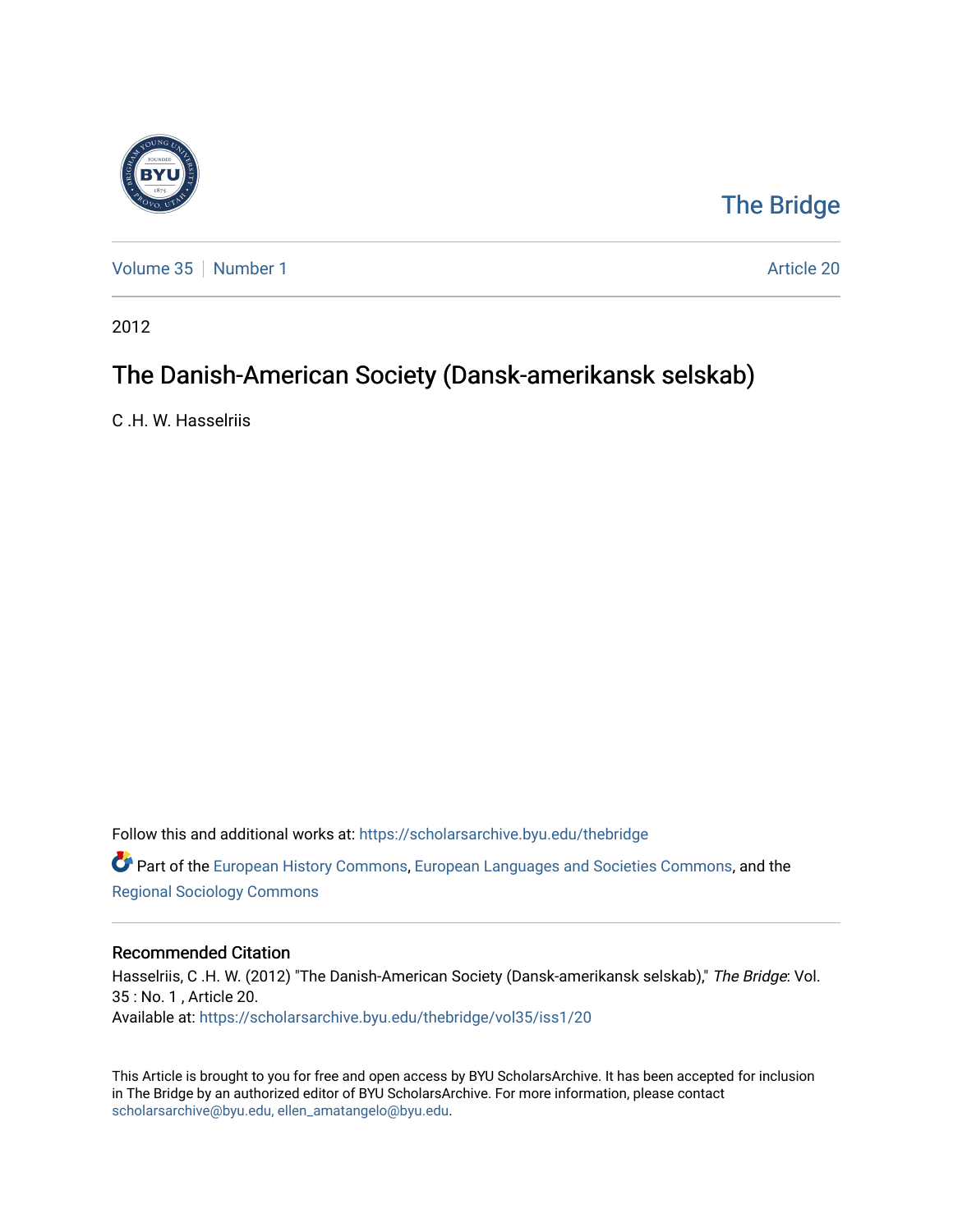## The Danish-American Society (Dansk-amerikansk selskab)

by

C .H. W.Hasselriis (Translated by Michele McNabb)

The purpose of the Danish-American Society is summarized in concise form in its Constitution: to promote a reciprocal and better understanding of the Danish and the American peoples, to knit closer ties between these two nations, and to advance the interests of both.

The work of solving these tasks is still only in its infancy, so, consequently, this is not a history of the Society.

#### **Organization**

The Danish-American Society is a national organization, not a local group. It has around 400 members, among whom 33 in Denmark are supporters. The American members reside in 23 of the states in the union. To become an active member it is required that one be an American citizen or have legally declared one's intention to become a citizen.

The Society is led by a governing board of 17 members who are elected for three years by written secret ballot at the annual meeting. Its business is carried out by an executive committee of three members: the president or one of the three vice-presidents, the secretary, and the treasurer. At present the executive committee is based in Chicago. Local working, or district, committees have been established in New York, Chicago and San Francisco.

The Society was founded in 1906 as a limited liability society. Editor Ivar Kirkegaard of Racine, Wisconsin, may rightly be called the Father of the Society. Directly active in the founding of the Society were, additionally, Halvor Jacobsen, of San Francisco, E. V. Eskesen, of New York, and Henry L. Hertz and Charles Ryberg of Chicago. We could mention many men who embraced the idea, but that is not our intention here.

Since the aim of the Society's activities has not been to earn money, the form of a limited liability society did not serve its purposes and, therefore, reorganization took place in 1909. The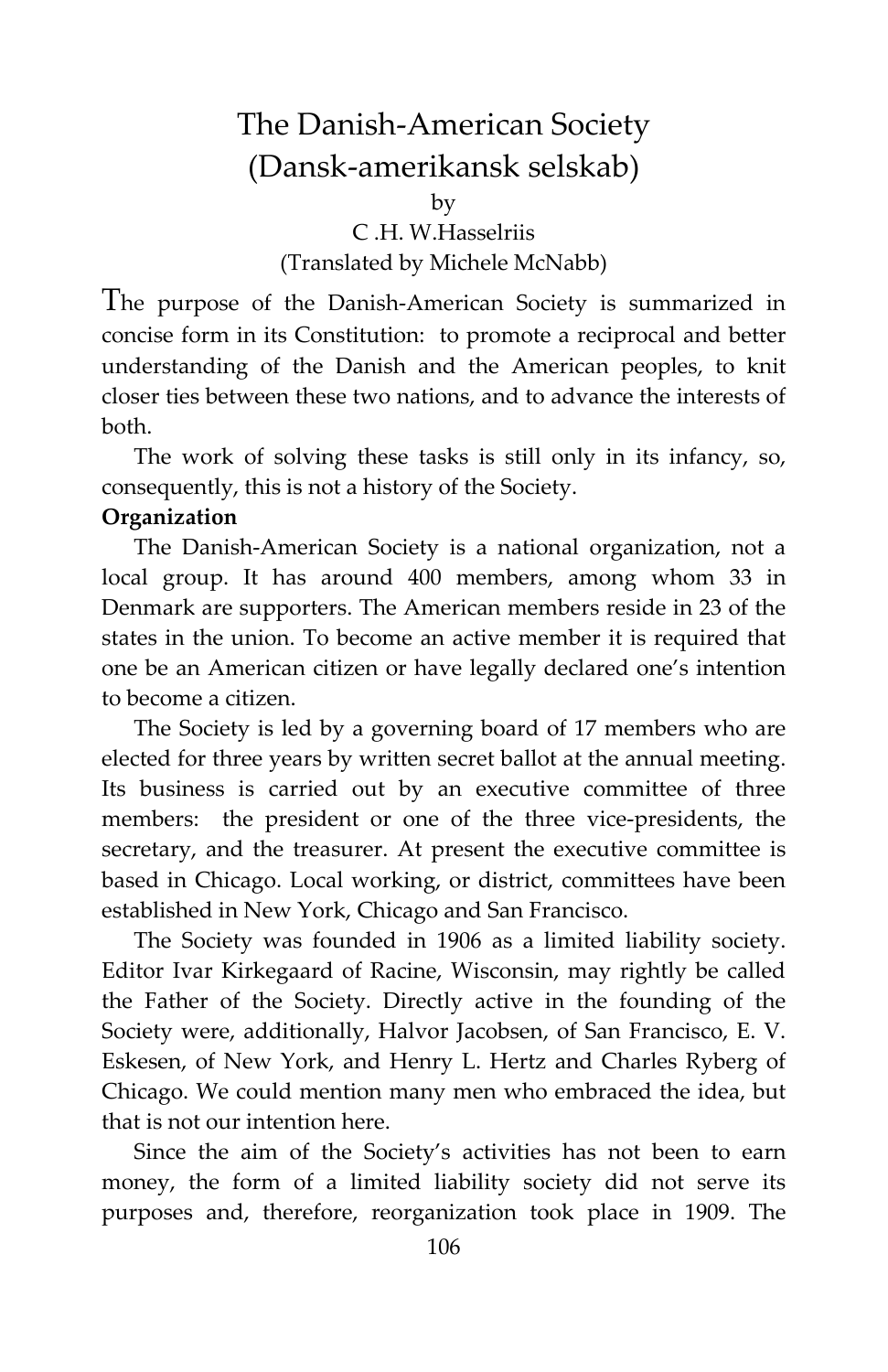Society became an organization with dues-paying, active and supporting members. The dues are three dollars a year, and this is the only source of income for the Society.

#### **Activities**

The Society was a child of its time. There was a need for that which became its purpose, and it is no accident that in the more than six years it has been active a far richer exchange of understanding and cultural values has occurred between the United States and Denmark than in any previous period. The honor for this falls far from exclusively to the Danish-American Society; the efforts of many have been contributory. But the bridge-building idea to which the Danish-American Society gave a conscious shape has been a stimulus in many areas. And the Society has in the recent past carried out a positive body of work that contains values and has left deep traces.

In many ways a pioneering work has been carried out, and thus it has had to go through its childhood diseases and be exposed to criticism. And Danish-Americans are not the least critical race. Its activities have played out in front of an open curtain, as have its difficulties. This has been a purposeful policy; collaboration has been sought with all circles within the Danish-American community and it was felt that the public needed to be informed, and that the solution of tasks could best be promoted through an open discussion of both fortune and misfortune.

The Society's activity as a producer of cultural events is that which is best known. This was not a new idea, since both of the Danish-American church synods have already sponsored lecture activities. But the Danish-American Society's idea was new, insofar that it was intended to reach all areas and circles, while the churches' lecture activities had essentially only been carried out within the religious camps.

In organizing tours of Danish artists, authors and popular scientists the Society has not in all cases had its desired fortune. But cooperation with many Danish-American organizations has been achieved, whereby the different groups have become closer to each other. In this lies the seed for much good in the future.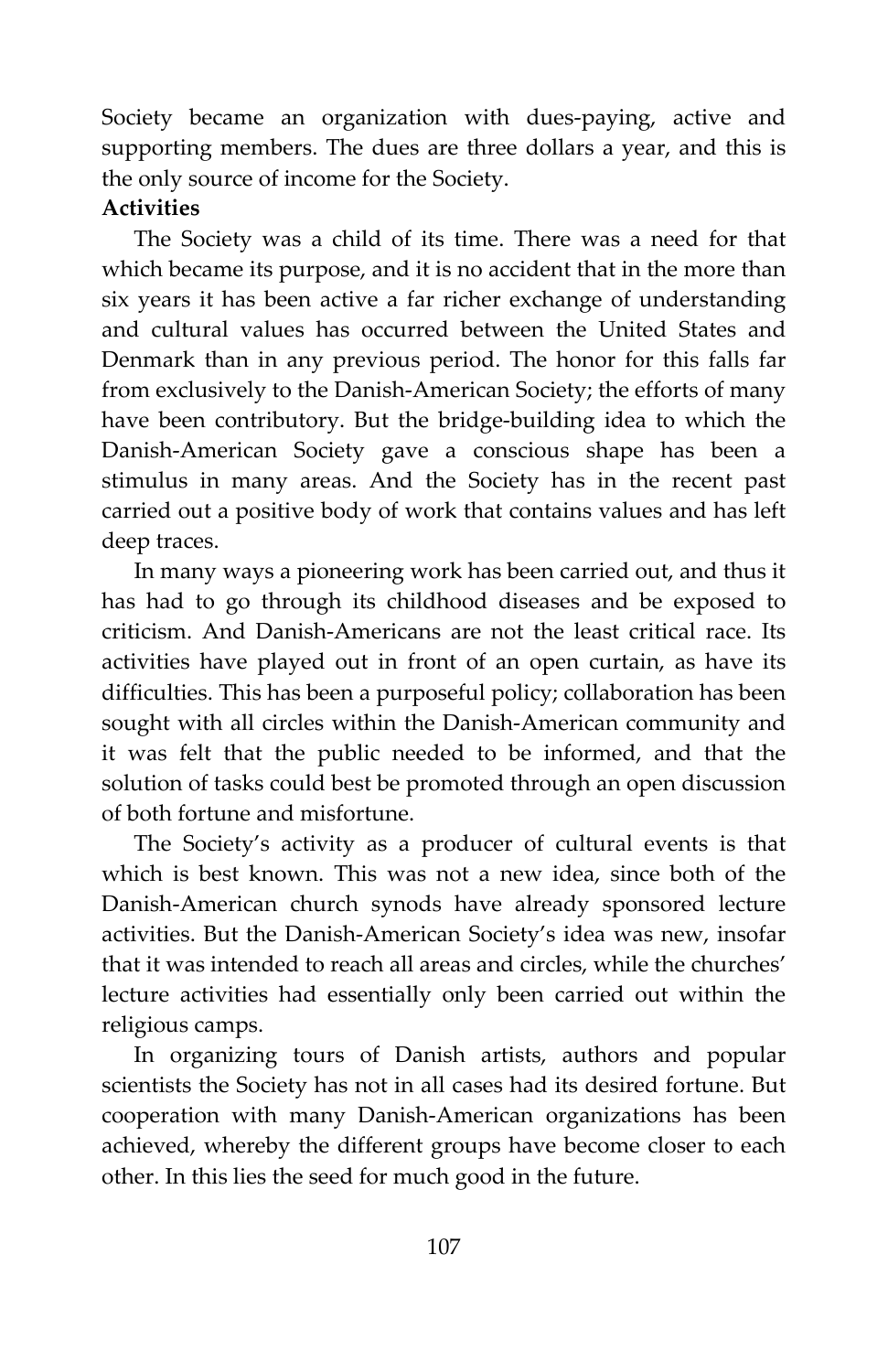It was the same collaborative idea which created the idea of "The Danish-American Day," on July 4, 1909, at the national exhibition in Aarhus.

The Society's activities as a cultural producer have already been tied to a series of tours. Naming just a few names will be sufficient:

### Mrs. Oda Nielsen, Professor Bernhard Bøggild, The Student Singing Society

Mrs. Oda Nielsen's was the first Danish-American artist tour that made its way out into the broader population. During Prof. Bøggild's tour contacts were also made with a large number of universities, learned societies and American clubs, and during the tour of the Student Singing Society with Norwegian and Swedish sister societies and the American public.

It has not always been easy to act as producer for the Danish guests, of whom a few perhaps were disappointed over the financial profits. But these very difficulties and the experiences gathered from them will serve for a reciprocal and better understanding and create guarantees that a sound basis for future tours can be developed.

Danish-America is not necessarily a market for Denmark's overproduction of artists and lecturers. But for those who wish to support the Danish-American efforts for cultural exchange, Danish-America will be an extremely grateful field of activity in all other than just pecuniary respects. Therefore, the tours of Prof. Bøggild and the Student Singers were uniquely successful.

The exchange of professors between Danish and American universities was another task for which the Society took the initiative and worked for in the beginning. This work was later passed on to other hands.

Where the Society has district committees, these have been in the forefront of many undertakings of a more or less local nature. Of these shall be mentioned a Danish theater evening in Chicago in January 1909, at which time Esmann's Den kære Familie (The Dear Family) was performed with exclusively local talent. Over 1100 attended the performance, which took place in one of Chicago´s finest theaters.